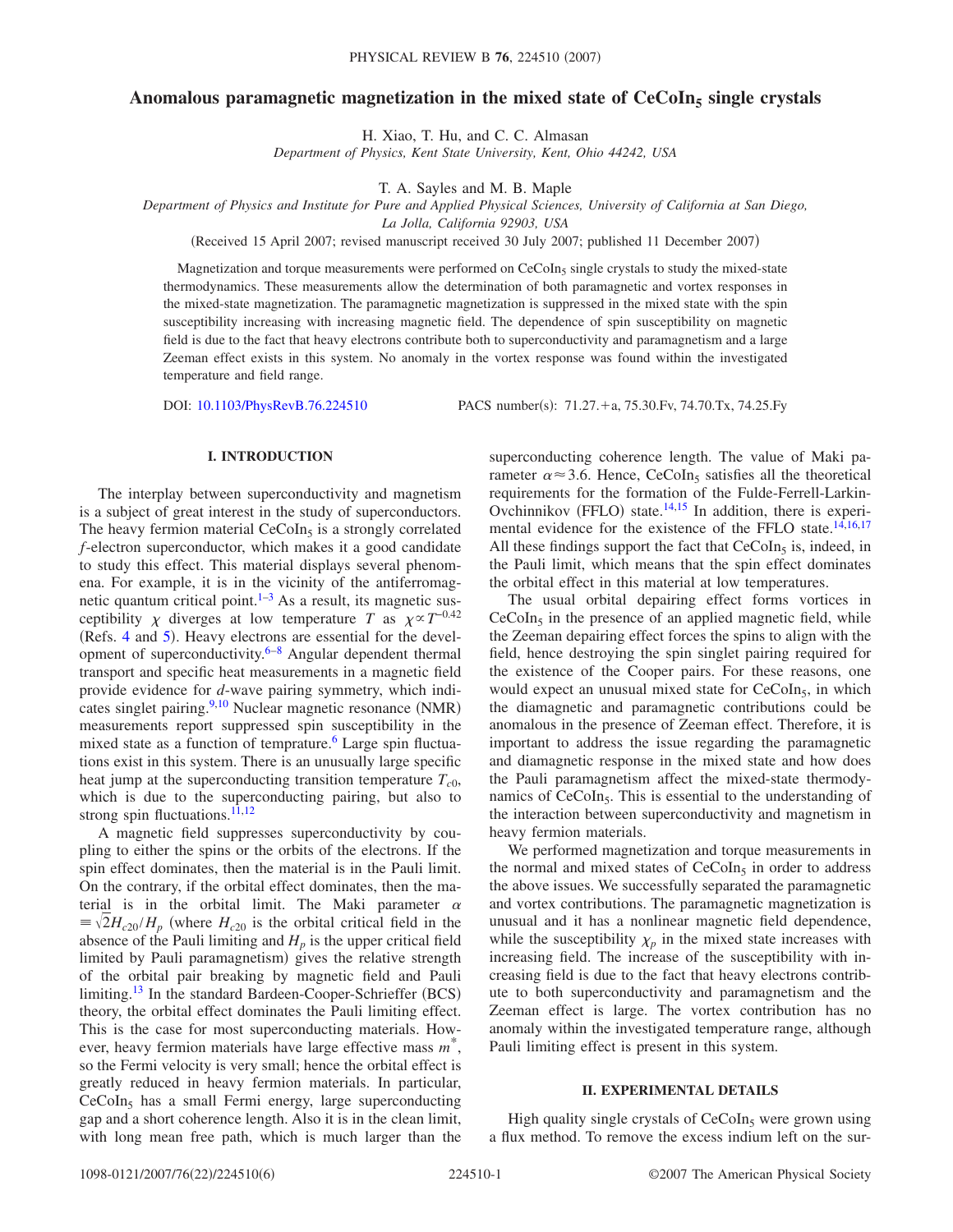<span id="page-1-0"></span>

FIG. 1. (Color online) Magnetic field *H* dependence of the dc magnetization  $M_{\text{mes}}$  measured at 1.76 K with  $H\|c$  axis on a CeCoIn<sub>5</sub> single crystal. The solid line is a linear fit of  $M_{\text{mes}}(H)$  in the normal state. Inset: Upper critical field parallel to the *c*-axis  $H_{c2}^{||c}$ -temperature *T* phase diagram. The open squares are data taken from Ref. [19](#page-4-16) while open circles are data extracted from present  $M_{\text{mes}}(H)$  measurements.

face of the crystals during the growth process, the crystals were etched in concentrated HCl for several hours and then rinsed throughly in ethanol. The mass of the single crystal for which data are shown here is 5.5 mg and the zero-field superconducting transition temperature  $T_{c0}$ = 2.3 K.

Both dc magnetization and angular dependent torque measurements were performed in normal and mixed states, over a temperature range 1.76 K $\leq T \leq 20$  K in magnetic fields up to 14 T. The dc magnetization measurements were carried out using a superconducting quantum interference device magnetometer in magnetic fields applied parallel to the *c*-axis of the single crystal. The torque measurements used a piezoresistive torque magnetometer. The single crystal was rotated in the applied magnetic field between  $H\|c$  axis ( $\theta$  $= 0^{\circ}$ ) and *H*||a axis ( $\theta = 90^{\circ}$ ) and the torque was measured as a function of increasing and decreasing angle, under various temperature-field conditions. Details regarding the background subtraction in the torque measurements can be found elsewhere[.18](#page-4-15)

#### **III. RESULTS AND DISCUSSION**

Figure [1](#page-1-0) shows the field dependence of the measured magnetization  $M_{\text{mes}}$  at 1.76 K for  $H||c$  axis. This is a representative  $M_{\text{mes}}(H)$  curve in the mixed state for temperatures up to 2.10 K. For each  $M_{\text{mes}}(H)$  curve, we zero-field-cooled the single crystal to the desired temperature and measured the magnetization in increasing field up to 50 kOe and then decreasing the field to zero. Note that  $M_{\text{mes}}(H)$  is irreversible in the low field region and it becomes reversible above a certain *H* value. Also, the magnetization increases monotonically with increasing *H* up to a certain value, beyond which it becomes linear in *H*. We define this latter *H* value as the upper critical field along the *c* axis  $H_{c2}^{\parallel c}(T)$ .

Plotted in the inset to Fig. [1](#page-1-0) is the  $H_{c2}^{\parallel c}(T)$  phase boundary. The open squares are data taken from previous reports,<sup>19</sup> while the open circles are data extracted from the present measurements of  $M_{\text{mes}}(H)$ , with  $H_{c2}^{\parallel c}(T)$  defined as just described above. Note that all data fall on the same curve, which confirms that our definition of  $H_{c2}^{\parallel c}(T)$  is correct.

Recently, we reported large paramagnetism in the normal state of this material.<sup>18</sup> As a result, the magnetization in the mixed state has two contributions: paramagnetic contribution and diamagnetic contribution due to the vortices; i.e.,

$$
M_{\text{mes}} = M_p + M_v. \tag{1}
$$

<span id="page-1-1"></span>Also, as discussed above, in the mixed state of  $CeCoIn<sub>5</sub>$  one expects that orbital and Zeeman depairing mechanisms coexist. As a result,  $CeCoIn<sub>5</sub>$  could display a novel mixed state with anomalous paramagnetic and diamagnetic contributions. As a starting procedure to determine these contributions, we first assume the simplest case in which the paramagnetic magnetization is the same in the normal and mixed states, i.e., it is linear in  $H$  and the spin susceptibility is field independent. This has previously been done in the study of Nd<sub>1.85</sub>Ce<sub>0.15</sub>CuO<sub>4−y</sub> (Ref. [20](#page-4-17)). Hence, we fit the linear part of the  $M_{\text{mes}}(H)$  curve in the normal state and extrapolate it into the low-field region, where the sample is in the mixed state (see the solid line on the main panel of Fig.  $1$ ). By subtracting the paramagnetic magnetization in the normal state  $M_n$  $\equiv \chi_n^c H$  as determined  $(\chi_n^c)$  is the normal state susceptibility in the  $c$  direction), we should obtain the field dependence of the diamagnetic magnetization.

The main panel of Fig. [2](#page-2-0) shows the diamagnetic magnetization  $M_1(H) \equiv M_{\text{mes}}(H) - \chi_n^c H$  at 1.76 K and over the whole measured magnetic field range, i.e., from 0 to 50 kOe, determined as just discussed above. Note that  $M_1(H)$  is nonmonotonic with two peaks present in  $-M_1(H)$  curves: The first peak is at a very small field value 25 Oe for *T*  $= 1.76$  K) and is very sharp. This peak corresponds to the lower critical field. A second, broader peak, however, appears at higher fields (for  $T = 1.76$  K, this peak is in the field range 10-20 kOe). We show the enlarged non-monotonic part of the diamagnetic response  $M_1(H)$  in the lower inset to Fig. [2](#page-2-0) for the measured temperatures of 1.76, 1.80, 1.85, 1.90, 1.95, 2.00, 2.05, and 2.10 K, from bottom to top. As the temperature increases, the second peak becomes flatter, it shifts to lower *H* values, and at 2.00 K it disappears and the  $M_1(H)$  curve becomes monotonic. Nevertheless, even at this temperature, the  $M_1(H)$  curve does not resemble a typical diamagnetic  $M(H)$  curve.

At a first glance, the second peak in  $-M_1(H)$  looks like the second magnetization peak which appears in high-temperature superconductors,<sup>22,[23](#page-5-1)</sup> or in the UPt<sub>3</sub> heavy fermion material.<sup>21</sup> The reasons for the presence of the second magnetization peak in these materials are an enhanced pinning and/or the presence of a phase transition. However, the second peak observed here in  $CeCoIn<sub>5</sub>$  is not due to enhanced pinning since  $M_1(H)$  shows only a very small hyster-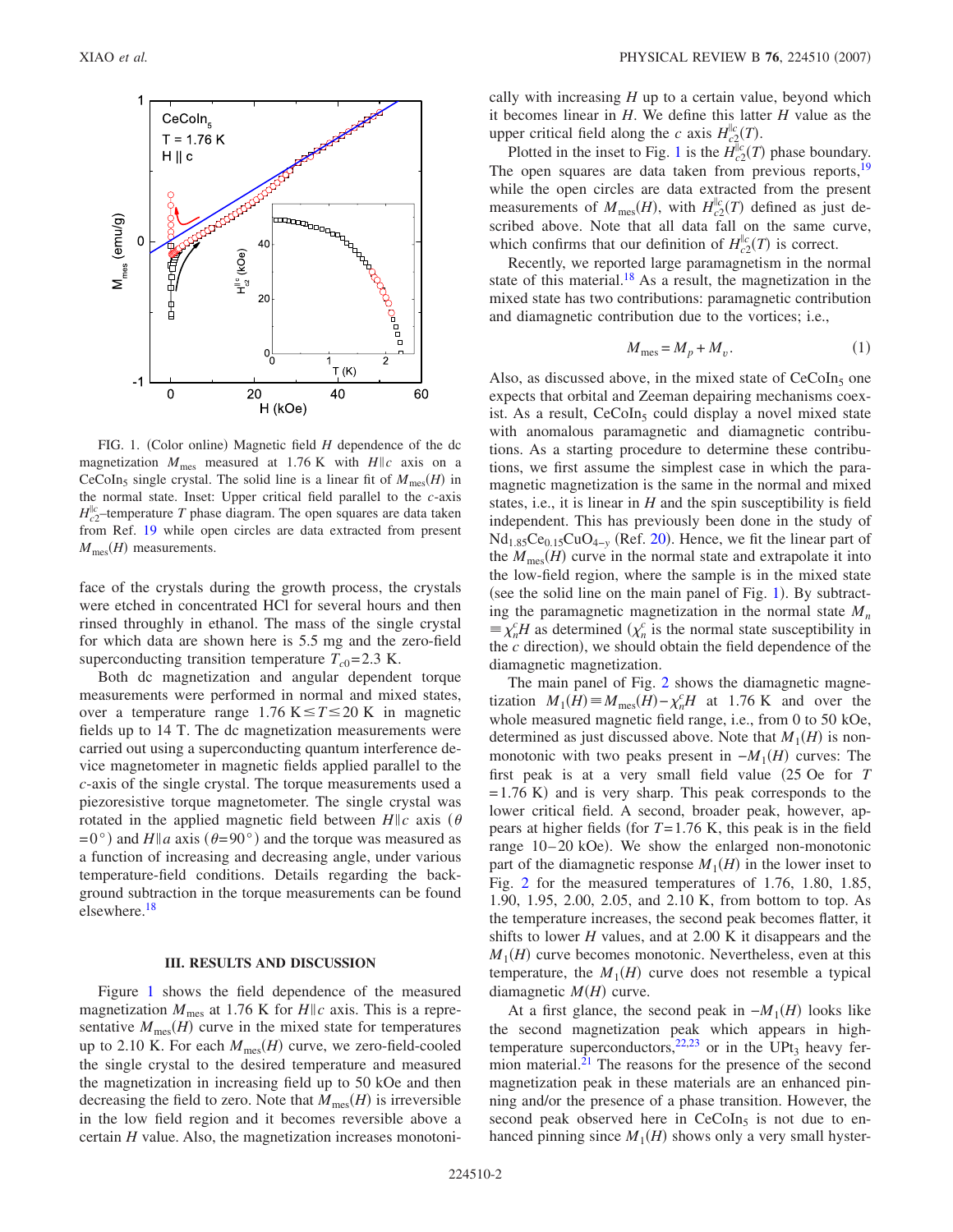<span id="page-2-0"></span>

FIG. 2. (Color online) Magnetic field *H* dependence of the magnetization  $M_1$  measured at 1.76 K which is obtained by subtracting the paramagnetic contribution as an extrapolation of the normal state paramagnetism. Lower inset: Plot of  $M_1(H)$  measured at 1.76, 1.80, 1.85, 1.90, 1.95, 2.00, 2.05, and 2.10 K. Upper inset: Magnetic field  $H$  dependence of the dc magnetization  $M_{\text{mes}}$  measured at 2 K for  $H||a$ .

esis even at the lowest measured temperature of 1.76 K. Also this second peak in  $-M_1(H)$  is not due to a phase transition since this peak is very broad. This indicates that the subtraction of the linear in *H* paramagnetic magnetization in the mixed state, which gives rise to the second peak in  $-M_1(H)$ and which assumes that the paramagnetic magnetization in the mixed and normal states is the same, is not correct. So, we conclude that there is another contribution to the paramagnetic magnetization. Under these circumstances, in principle, it is very hard to separate the vortex and paramagnetic responses. However, we show here that torque measurements along with magnetization measurements permit the successful determination of both responses.

The above discussion, which points towards the presence of another contribution to the paramagnetic magnetization that is not linear in *H*, is consistent with the theoretical report of Adachi *et al.* which shows, based on quasiclassical Eilenberger formalism, that the functional form of the *mixed-state* paramagnetic magnetization  $M_p$  in the presence of both Zeeman and orbital effects is given by $^{24}$ 

$$
M_p = M_n[1 + f(H)] \equiv M_n + M_{\text{dev}},\tag{2}
$$

<span id="page-2-2"></span>where  $f(H)$  is a field dependent function and  $M_{\text{dev}}$  is the deviation of the mixed-state paramagnetic magnetization from the linear in *H* behavior, i.e., from  $M_n$ . Therefore, in order to determine  $M_p$ , hence  $M_{\text{dev}}$ , one needs to determine  $f(H)$ . We determine  $\dot{f}(H)$  from torque measurements in the mixed and normal states, as follows.

The magnetic moment of a sample placed in a magnetic field feels a torque  $\vec{\tau} = \vec{M} \times \vec{H}$ . Hence both the paramagnetic and vortex magnetizations have associated induced torques  $\tau_p$  and  $\tau_v$ , respectively. As we have previously shown,<sup>18</sup> the reversible torque measured in the mixed state is given by

$$
\tau_{\text{rev}}(T, H, \theta) = \tau_p + \tau_v,\tag{3}
$$

<span id="page-2-3"></span><span id="page-2-1"></span>where

$$
\tau_p(T, H, \theta) = \tau_n[1 + f(H)]
$$
  
\n
$$
\equiv \frac{\chi_n^a(T) - \chi_n^c(T)}{2} H^2 \sin 2\theta [1 + f(H)]
$$
  
\n
$$
\equiv A(T, H) \sin 2\theta,
$$
 (4)

with  $A(T, H)$  a fitting parameter, and  $\tau_v$  is given by Kogan's model.<sup>25</sup> Equation ([4](#page-2-1)) is valid if the magnetizations  $M_p^a$  and  $M_p^c$  along the *a* and *c* crystallographic directions, respectively, have the same *H* dependence; i.e., if the function  $f(H)$ is direction independent.  $f(H)$  can then be obtained from Eq.  $(4)$  $(4)$  $(4)$  as

$$
f(H) = \frac{A(T, H)}{\frac{\chi_n^a - \chi_n^c}{2} H^2} - 1, \tag{5}
$$

<span id="page-2-4"></span>in which  $A(T,H)$  and  $B = [(\chi_n^a - \chi_n^c)/2]H^2$  are obtained by fitting the torque data in the mixed and normal state, respectively. Note that  $f(H)=0$  in the normal state due to the fact that  $M_p = M_n$ . Therefore, knowing  $f(H)$ , one can obtain the mixed state paramagnetic magnetization  $M_p$  from Eq. ([2](#page-2-2)) and the vortex magnetization  $M_v$  by subtracting  $M_p$  from the measured magnetization in the mixed state [see Eq.  $(1)$  $(1)$  $(1)$ ].

We note that the above assumption that the dependence of  $f(H)$  on direction is negligible is supported by the present torque data, which can be fitted only with a  $A(T, H) \sin 2\theta$ dependence, with no additional angular dependences. This assumption that the magnetizations  $M_p^a$  and  $M_p^c$  along *a* and *c* axis have the same  $H$  dependence is, in addition, supported by previous studies. For example, we have previously shown<sup>[26](#page-5-4)</sup> that the field dependent in-plane normal-state resistivity data measured along the *c* and *a* crystallographic directions scale, with the anisotropy as the scaling factor (see Fig. 3 of the above reference). This implies that the same field dependence, hence same physics, dominates the charge transport when *H* is applied along the *a* and *c* directions. In another study, $27$  which points toward the same conclusion, the authors have shown that the difference between the response of a high temperature superconductor in the mixed state when the magnetic field is along the *a* and *c* directions is closely related with the field dependence of the upper critical field. In fact, the authors have shown, through calculations of thermodynamic and electromagnetic properties, the presence of a similar scaling law for several thermodynamic properties, including magnetization. Since the high temperature superconductors are generally even more anisotropic than  $CeCoIn<sub>5</sub>$ , we believe that these results most likely apply also to this latter system; i.e., the spin scattering along the *c* and  $a$  directions of  $CeCoIn<sub>5</sub>$  has the same field dependence, but different coefficients, which are related with the anisotropy.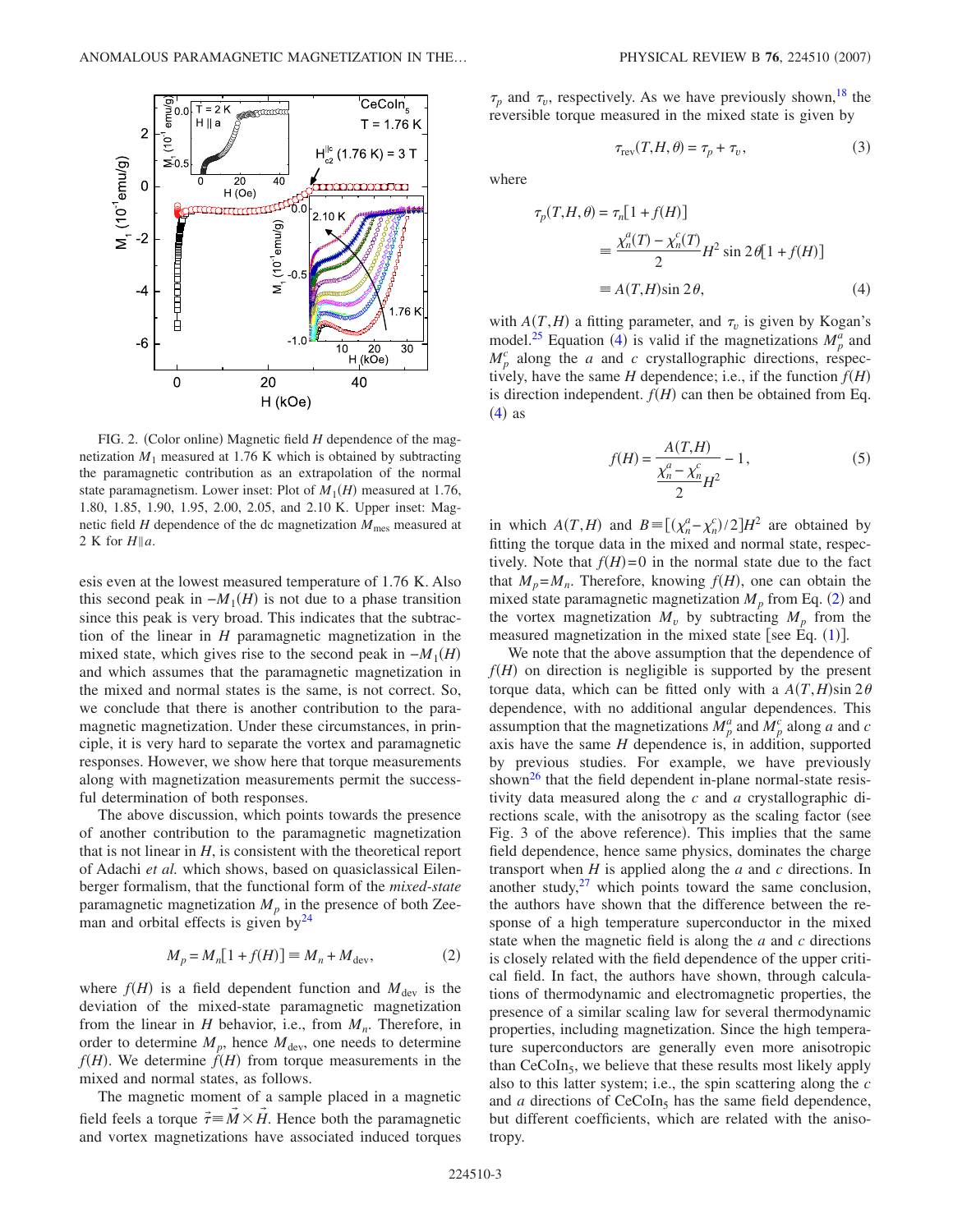<span id="page-3-0"></span>

FIG. 3. (Color online) (a) Plot of field *H* dependence of the function *f* determined at 1.8 K. The solid line is a guide to the eye. Inset: *H* dependence of the fitting parameter *A*. The solid line is a fit of the data with a simple power law. (b)  $H$  dependence of vortex magnetization  $M_v$  (solid diamonds), deviation magnetization  $M_{\text{dev}}$ (solid reversed triangles), and magnetization  $M_1$  data of Fig. [2](#page-2-0) (open circles) of CeCoIn<sub>5</sub> measured at 1.8 K. The dashed line in  $M_{\nu}(H)$  is a linear extrapolation of the high field data. The solid lines in  $M_v(H)$  and  $M_{\text{dev}}(H)$  are guides to the eye.

We performed torque measurements on  $CeCoIn<sub>5</sub>$  single crystals both in the normal and mixed states. From normal state torque measurements we obtain  $B = (2.39)$  $\times 10^{-7}$ *H*<sup>2</sup>) Nm, where *H* is in tesla. We have already shown<sup>18</sup> that  $\tau_v$  and  $\tau_p$  can be successfully separated in the mixed state, with  $\tau_v$  well described by Kogan's model and  $\tau_p = A \sin 2\theta$  [see Eqs. ([3](#page-2-3)) and ([4](#page-2-1))]. Therefore, we obtain  $A(H)$ , shown in the inset to Fig. [3](#page-3-0)(a), by fitting the torque data in the mixed state with Eq.  $(3)$  $(3)$  $(3)$ . A simple fit of these  $A(H)$  data with a power law gives  $A(H) = (1.57$  $\times 10^{-7}$ *H*<sup>2.32</sup>) Nm, where *H* is in tesla (the solid line in the inset). Note that the magnetic field dependence of the coefficient *A*, which gives the field dependence of the paramagnetic contribution in the mixed state, is stronger than  $H^2$ , which is typical for paramagnetism. Also, we note that the plot of  $A(H)$  has data points only up to 1.8 T since Kogan's model, which gives the vortex torque, is valid only for fields much smaller than  $H_{c2}^{\parallel c}$  (see Ref. [18](#page-4-15) for more discussion).

The plot of  $f(H)$  for the field range  $0-18$  kOe, obtained from Eq.  $(5)$  $(5)$  $(5)$ , is shown in the main panel of Fig.  $3(a)$  $3(a)$ . As discussed above, knowing  $f(H)$ , one can obtain the paramagnetic and vortex magnetizations in the mixed state. Figure  $3(b)$  $3(b)$  shows the field dependence of different magnetization curves. The diamonds give the vortex response  $M<sub>v</sub>$ , obtained by subtracting  $M_p$  [given by Eq. ([2](#page-2-2))] from Eq. ([1](#page-1-1)). Since the analysis of the torque data is limited to magnetic fields lower than  $\sim$ 18 kOe,<sup>18</sup> there are no data points in  $M_v(H)$  in the

<span id="page-3-1"></span>

FIG. 4. Magnetic field *H* dependence of the paramagnetic magnetization  $M_p$ . Inset: *H* dependence of differential susceptibility  $\chi$  $\equiv dM/dH$ . The solid line is a guide to the eye.

field region close to  $H_{c2}^{\parallel c}$ . However, a linear extrapolation of the available high field data leads exactly to  $H_{c2}^{\parallel c}$  [see the dashed line in Fig. [3](#page-3-0)(b)]. This linear extrapolation of  $M_v(H)$ is reasonable since the vortex magnetization should be linear in *H* when *H* is close to  $H_{c2}^{\parallel c}$ .

Knowing  $M_v(H)$  up to  $H_{c2}^{\parallel c}$ , permits the calculation of  $f(H)$  for  $H > 18$  kOe [see the data points for  $H \ge 20$  kOe in Fig.  $3(a)$  $3(a)$ ] from Eq. ([2](#page-2-2)) with  $M_p$  given by Eq. ([1](#page-1-1)). Finally, knowing  $f(H)$  over the whole  $H$  range allows the determina-tion, from Eq. ([2](#page-2-2)), of  $M_{\text{dev}}(H)$ , shown by the reversed solid triangles in Fig. [3](#page-3-0)(b), and  $M_p(H)$  shown in Fig. [4.](#page-3-1) Note that  $M_{\text{dev}}$  is a nonmonotonic function of *H*. The shapes of  $M_{\text{dev}}(H)$  and  $M_1(H)$  (open circles) are similar, which shows that the anomalous behavior of  $M_1(H)$  is due to  $M_{\text{dev}}(H)$ . This reinforces the suitability of our analysis. Also note that  $M_p(H)$  is not linear in *H* in the mixed state.

The inset to Fig. [4](#page-3-1) is a plot of the differential paramagnetic susceptibility  $\chi_p \equiv dM_p/dH$ . Note that the paramagnetic susceptibility in the mixed state is magnetic field dependent, while its value is constant, equal with 1.84  $\times 10^{-5}$  emu/g in the normal state. The jump in  $\chi_p(H)$  around  $H_{c2}^{||c}$  reflects the superconducting phase transition.

The  $M_p(H)$  and  $\chi_p(H)$  dependences below  $H_{c2}^{\parallel c}$  can be understood from the fact that the "heavy" electrons of  $CeCoIn<sub>5</sub>$  contribute to both paramagnetism and superconductivity, and the Zeeman effect is large. Specifically, in the normal state, the large paramagnetic moment comes from the heavy fermion quasiparticles. In the mixed state, the condensation energy favors the formation of Cooper pairs with one spin up and one spin down (note that  $CeCoIn<sub>5</sub>$  has a *d*-wave symmetry, i.e., singlet spin pairing), while the large Zeeman effect decouples the spins of some of the "heavy" electron Cooper pairs, which, hence, contribute to paramagnetism. Therefore, the magnetization  $M_p(H)$  in the mixed state is suppressed compared with the magnetization  $M_n(H)$  in the normal state. The number of decoupled "heavy" electron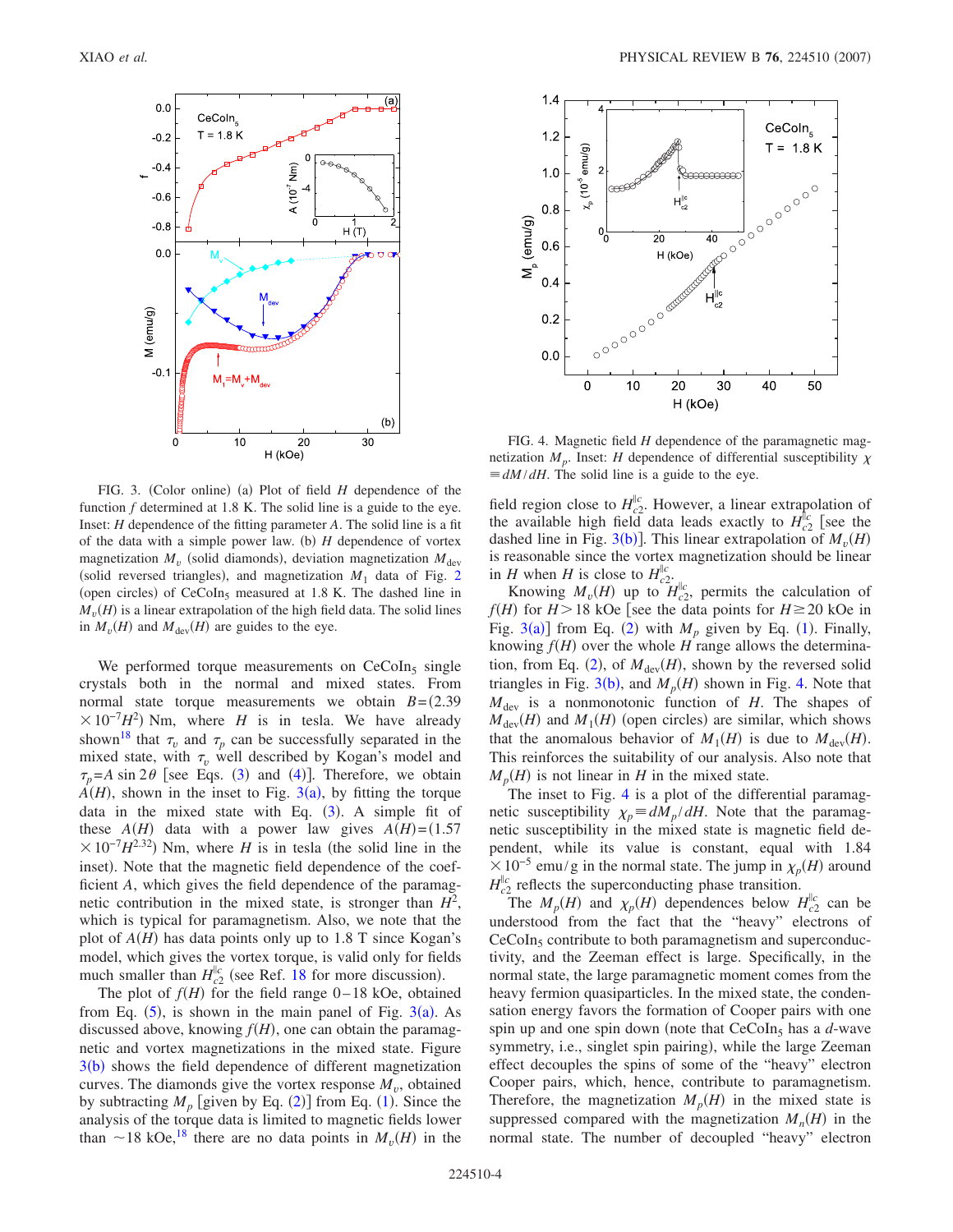spins available to align with *H*, hence to participate in the mixed state paramagnetism, increases with increasing *H*. This gives rise to an increase in  $\chi_p$  with increasing *H*. The finite value of  $\chi_p(H)$  as  $H \rightarrow 0$  is consistent with the finite density of quasiparticles present in the mixed state. As expected, this value of  $\chi_p$  is smaller than the value in the normal state, and it is very close to the value reported by NMR measurements.<sup>6</sup>

In materials in which the electrons responsible for paramagnetism do not participate in superconductivity (e.g., localized  $d$  or  $f$  electrons), the susceptibility in the mixed state is field independent and hence the paramagnetic magnetization is a linear extrapolation of the normal state paramagnetism. Our result of a suppressed paramagnetism in the mixed state is consistent with recent  $^{115}$ In and  $^{59}$ Co NMR measurements.<sup>6</sup>

Note that the vortex response in the mixed state has a monotonic field dependence [see  $M_v(H)$  in Fig. [3](#page-3-0)(b)] with no anomaly observed for the investigated temperature *T*  $= 1.8$  K ( $T/T_c = 0.78$ ). Theorectical calculations of Adachi *et al.*[24](#page-5-2) have shown an anomalous response, i.e., a change in the  $M_v$  vs *H* curvature below the reduced temperature  $T/T_c$ = 0.3 with *no anomaly* above this reduced temperature. Hence, our experimental result confirms this latter theoretical prediction.

We should mention that we also measured  $M(H)$  for  $H||a$ axis. However, in the temperature and field range investigated ( $T \ge 1.76$  K and  $H \le 50$  kOe), no second peak was obtained after subtracting the linear paramagnetic moment (see upper inset to Fig. [2](#page-2-0)). Nevertheless, note that this  $M_1(H)$ curve is still anomalous in the sense that there is a change of curvature, which implies that a similar anomalous paramagnetism exists in the  $H||a$  direction due to the presence of large Zeeman effect. However, the larger upper critical field along the *a* axis requires even lower temperatures and higher magnetic fields for the full observation of this effect.

### **IV. SUMMARY**

In summary, we performed magnetization and torque measurements both in the normal and mixed states of  $CeCoIn<sub>5</sub>$  single crystals in order to study the paramagnetic and vortex response in the presence of a large Zeeman effect present in this material. The paramagnetic magnetization is suppressed in the mixed state and the spin susceptibility is field dependent, increasing with increasing field. This *H* dependence is a result of the fact that heavy electrons contribute to both superconductivity and paramagnetism and the Zeeman effect is large in this material. There is no anomaly present in the vortex response in the temperature range investigated.

## **ACKNOWLEDGMENTS**

The authors would like to thank Vladimir Kogan and Almut Schroeder for fruitful discussions. This research was supported by the National Science Foundation under Grant No. DMR-0705959 at KSU and the US Department of Energy under Grant No. DE-FG02-04ER46105 at UCSD. H.X. acknowledges travel support from I2CAM under NSF Grant No. DMR 0645461.

- <span id="page-4-0"></span><sup>1</sup>F. Ronning, C. Capan, A. Bianchi, R. Movshovich, A. Lacerda, M. F. Hundley, J. D. Thompson, P. G. Pagliuso, and J. L. Sarrao, Phys. Rev. B 71, 104528 (2005).
- <sup>2</sup> J. Paglione, M. A. Tanatar, D. G. Hawthorn, E. Boaknin, R. W. Hill, F. Ronning, M. Sutherland, L. Taillefer, C. Petrovic, and P. C. Canfield, Phys. Rev. Lett. 91, 246405 (2003).
- <span id="page-4-1"></span>3V. A. Sidorov, M. Nicklas, P. G. Pagliuso, J. L. Sarrao, Y. Bang, A. V. Balatsky, and J. D. Thompson, Phys. Rev. Lett. **89**, 157004 (2002).
- <span id="page-4-2"></span><sup>4</sup> J. S. Kim, J. Alwood, G. R. Stewart, J. L. Sarrao, and J. D. Thompson, Phys. Rev. B 64, 134524 (2001).
- <span id="page-4-3"></span><sup>5</sup>G. R. Stewart, Rev. Mod. Phys. **73**, 797 (2001).
- <span id="page-4-4"></span><sup>6</sup>N. J. Curro, B. Simovic, P. C. Hammel, P. G. Pagliuso, J. L. Sarrao, J. D. Thompson, and G. B. Martins, Phys. Rev. B **64**, 180514(R) (2001).
- 7P. Monthoux and G. G. Lonzarich, Phys. Rev. B **63**, 054529  $(2001).$
- <span id="page-4-5"></span>8P. Coleman, C. Pépin, and A. M. Tsvelik, Phys. Rev. B **62**, 3852  $(2000).$
- <span id="page-4-6"></span><sup>9</sup>K. Izawa, H. Yamaguchi, Y. Matsuda, H. Shishido, R. Settai, and Y. Onuki, Phys. Rev. Lett. 87, 057002 (2001).
- <span id="page-4-7"></span>10H. Aoki, T. Sakakibara, H. Shishido, R. Settai, Y. Ōnuki, P. Miranović, and K. Machida, J. Phys.: Condens. Matter **16**, L13  $(2004).$
- <span id="page-4-8"></span>11S. Nakatsuji, D. Pines, and Z. Fisk, Phys. Rev. Lett. **92**, 016401  $(2004).$
- <span id="page-4-9"></span><sup>12</sup> Y. Bang and A. V. Balatsky, Phys. Rev. B **69**, 212504 (2004).
- <span id="page-4-10"></span><sup>13</sup> K. Maki, Phys. Rev. **148**, 362 (1966).
- <span id="page-4-11"></span>14A. Bianchi, R. Movshovich, C. Capan, P. G. Pagliuso, and J. L. Sarrao, Phys. Rev. Lett. 91, 187004 (2003).
- <span id="page-4-12"></span>15A. Bianchi, R. Movshovich, N. Oeschler, P. Gegenwart, F. Steglich, J. D. Thompson, P. G. Pagliuso, and J. L. Sarrao, Phys. Rev. Lett. **89**, 137002 (2002).
- <span id="page-4-13"></span>16H. A. Radovan, N. A. Fortune, T. P. Murphy, S. T. Hannahs, E. C. Palm, S. W. Tozer, and D. Hall, Nature (London) 425, 51  $(2003).$
- <span id="page-4-14"></span>17C. Martin, C. C. Agosta, S. W. Tozer, H. A. Radovan, E. C. Palm, T. P. Murphy, and J. L. Sarrao, Phys. Rev. B **71**, 020503R-  $(2005).$
- <span id="page-4-15"></span>18H. Xiao, T. Hu, C. C. Almasan, T. A. Sayles, and M. B. Maple, Phys. Rev. B 73, 184511 (2006).
- <span id="page-4-16"></span>19T. Tayama, A. Harita, T. Sakakibara, Y. Haga, H. Shishido, R. Settai, and Y. Onuki, Phys. Rev. B 65, 180504(R) (2002).
- <span id="page-4-17"></span> $20$ F. Zuo, S. Khizroev, X. Jiang, J. L. Peng, and R. L. Greene, Phys. Rev. Lett. **72**, 1746 (1994).
- <span id="page-4-18"></span>21K. Tenya, M. Ikeda, T. Tayama, H. Mitamura, H. Amitsuka, T. Sakakibara, K. Maezawa, N. Kimura, R. Settai, and Y. Ōnuki, J. Phys. Soc. Jpn. **64**, 1063 (1995).